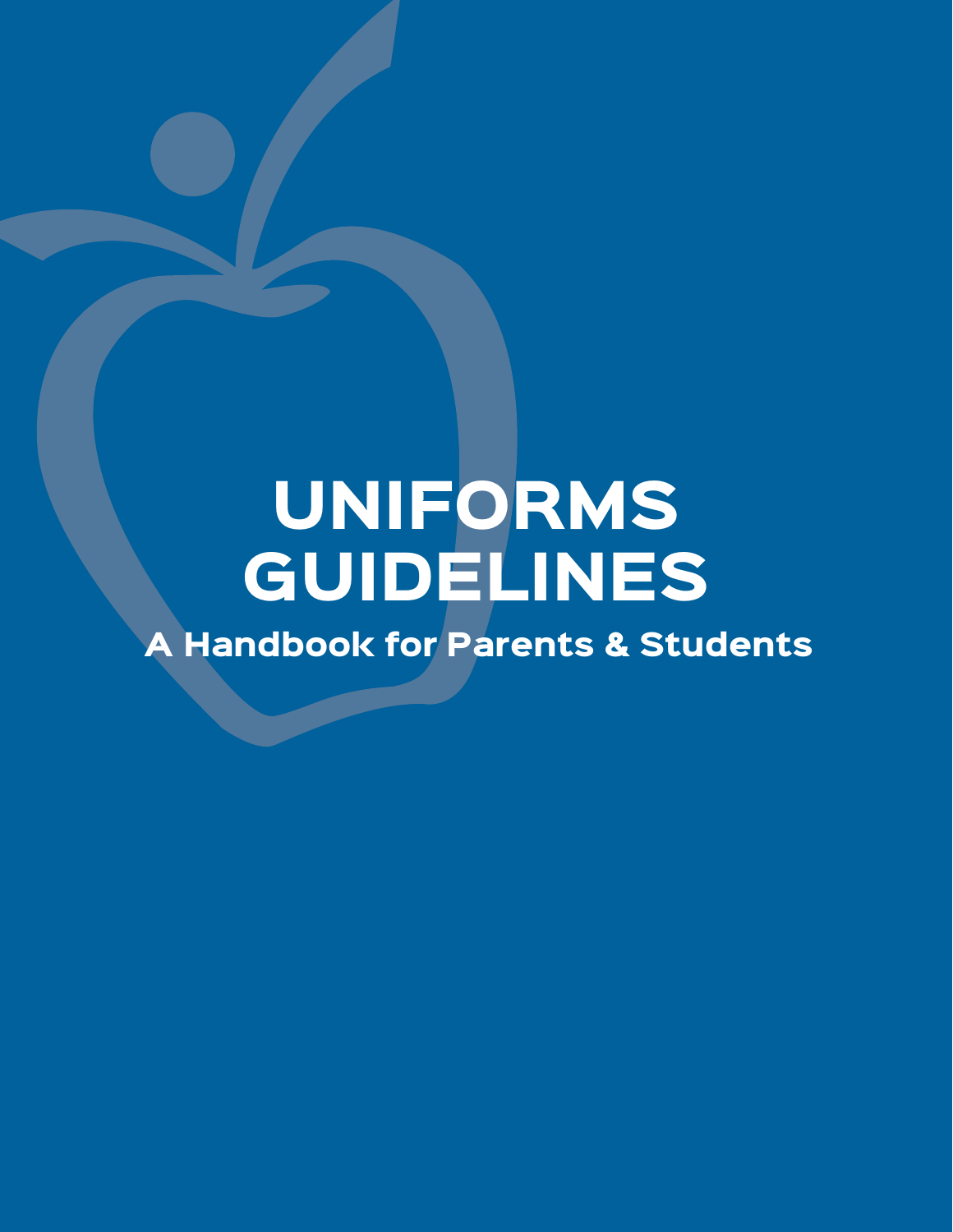#### **Table of Contents**

| Introduction                      | page 1 |
|-----------------------------------|--------|
| <b>Formal Uniform</b>             | page 2 |
| <b>Regular Uniform</b>            | page 3 |
| <b>Summer Uniform</b>             | page 4 |
| <b>Physical Education Uniform</b> | page 4 |

### **Introduction**

CFIS's history, colours and symbols are represented through the various uniform pieces. Each division or transitional point for students also represents a transition point for the uniform.

Some pieces are consistent throughout divisions, while others vary to represent a progression and be developmentally appropriate.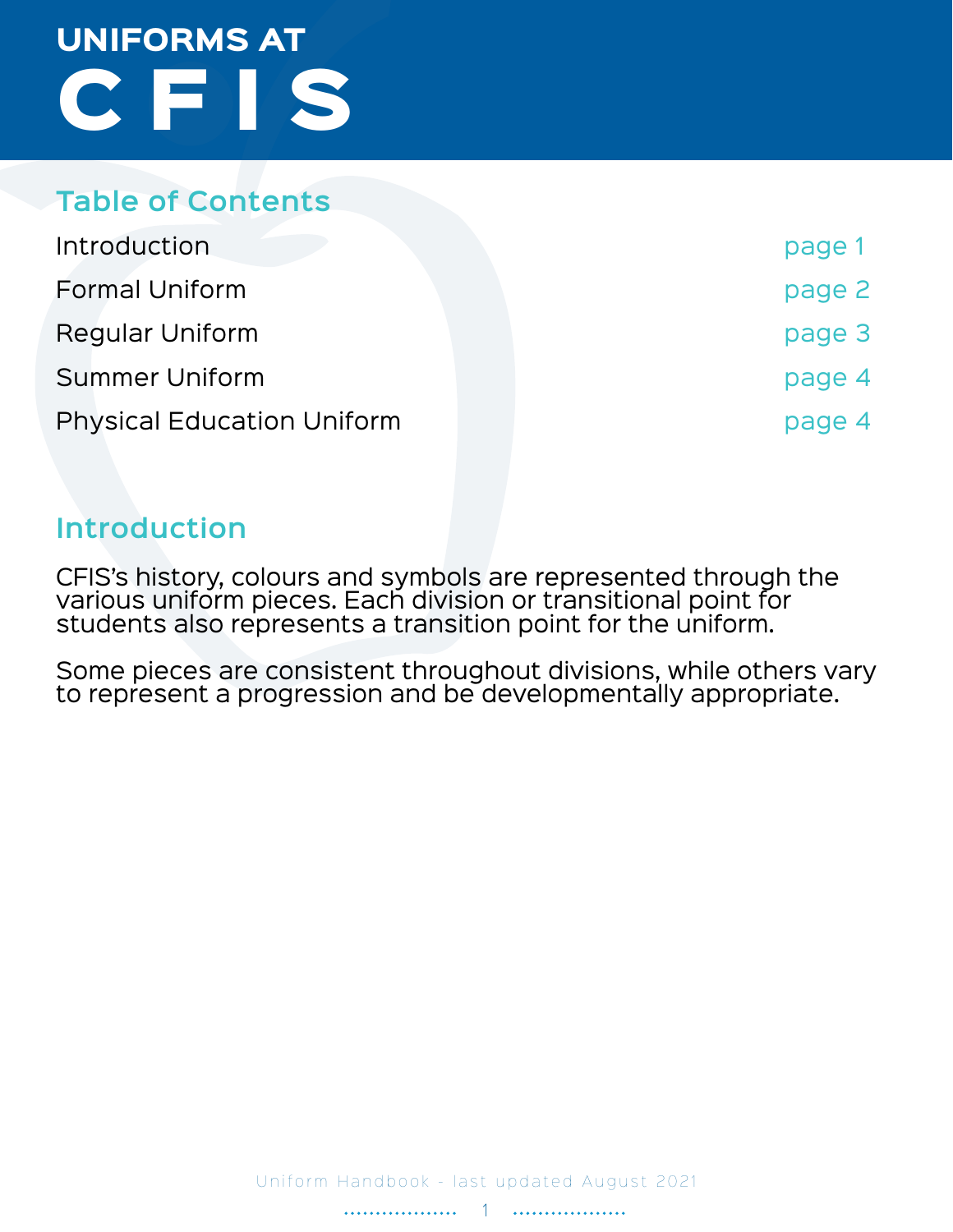### **Formal Uniform**

The formal uniform is worn on the first day back from the summer, winter and spring breaks, and for special events such as Open Houses, concerts, assemblies and many field trips. CFIS's parent online calendar is updated regularly with formal uniform dates.

Formal uniform requirments are as follows:

| <b>Preschool to Grade 3</b>                                                                                                                                                                                                                                                           | Grade 4-6                                                                                                                                                                                                                                                                                                               | Grade 7-9                                                                                                                                                                                                                                                         | Grade 10-12                                                                                                                                                                               |
|---------------------------------------------------------------------------------------------------------------------------------------------------------------------------------------------------------------------------------------------------------------------------------------|-------------------------------------------------------------------------------------------------------------------------------------------------------------------------------------------------------------------------------------------------------------------------------------------------------------------------|-------------------------------------------------------------------------------------------------------------------------------------------------------------------------------------------------------------------------------------------------------------------|-------------------------------------------------------------------------------------------------------------------------------------------------------------------------------------------|
| <b>Tops: White Long-</b><br><b>Sleeved Oxford Shirt</b><br><b>OR</b><br><b>White Short-Sleeved</b><br><b>Oxford Shirt</b>                                                                                                                                                             | Tops: White Long-<br><b>Sleeved Oxford Shirt</b><br><b>OR</b><br>White Short-Sleeved<br><b>Oxford Shirt</b>                                                                                                                                                                                                             | <b>Tops: White Long-</b><br><b>Sleeved Oxford Shirt</b><br><b>OR</b><br>White 3/4 Length<br><b>Sleeve Shirt</b><br><b>OR</b>                                                                                                                                      | Tops: White Long-<br><b>Sleeved Oxford Shirt</b><br><b>OR</b><br>White 3/4 Length<br><b>Sleeve Shirt</b><br><b>OR</b>                                                                     |
| <b>OR</b><br><b>Tartan Tunic With</b><br><b>Modesty Shorts</b>                                                                                                                                                                                                                        | Bottoms: Navy Pants Bottoms: Navy Pants White Short-Sleeved<br><b>OR</b><br><b>Blue Tartan With</b><br><b>Modesty Shorts</b>                                                                                                                                                                                            | <b>Oxford Shirt</b><br><b>OR</b>                                                                                                                                                                                                                                  | White Short-Sleeved<br>Oxford Shirt<br>Bottoms: Grey Pants Bottoms: Grey Pants<br>OR <sub>1</sub>                                                                                         |
| <b>Required</b><br><b>Accessories:</b><br>Red Apple Clip-On<br><b>Tie</b><br><b>Navy Socks or</b><br><b>Tights</b><br><b>Black Polishable</b><br><b>Shoes</b><br>Note - If you are<br>wearing pants, one<br>also be worn:<br><b>Navy Knit Vest</b><br><b>OR</b><br>Navy Knit Cardigan | <b>Required Accesso-</b><br>ries:<br><b>Blue Tartan</b><br>Clip-On Tie<br>Navy Socks or<br><b>Tights</b><br><b>Black Polishable</b><br><b>Shoes</b><br>Note - If you are<br>wearing pants, one<br>of the following must $ $ of the following must<br>also be worn:<br>Navy Knit Vest<br><b>OR</b><br>Navy Knit Cardigan | Grey Tartan Kilt With Grey Lycra Pleated<br><b>Modesty Shorts</b><br><b>Required</b><br><b>Accessories:</b><br><b>Navy Crested</b><br><b>Blazer</b><br><b>Grey Tartan Tie</b><br><b>Grey Socks or</b><br><b>Tights</b><br><b>Black Polishable</b><br><b>Shoes</b> | <b>Skirt</b><br><b>Required Accesso-</b><br>ries:<br>Navy Crested<br><b>Blazer</b><br>Sr High Striped<br>Tie<br>Grey Socks or<br><b>Tights</b><br><b>Black Polishable</b><br><b>Shoes</b> |
|                                                                                                                                                                                                                                                                                       |                                                                                                                                                                                                                                                                                                                         |                                                                                                                                                                                                                                                                   |                                                                                                                                                                                           |

Uniform Handbook - last updated August 2021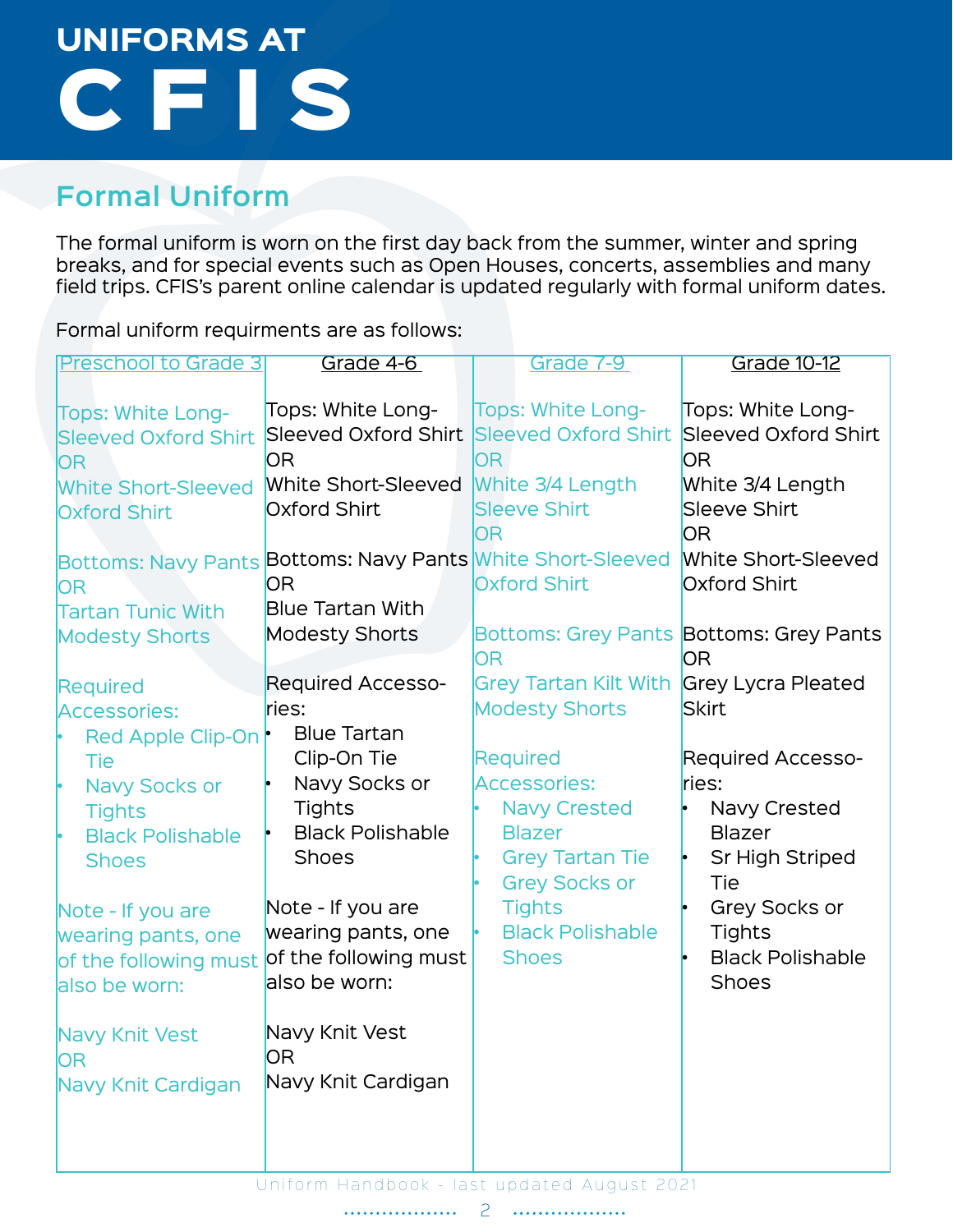### **Regular Uniform**

The regular uniform is required at all other times except for vesti-choix (casual) days. For students in Grade 7 and higher, the "shirt plus one item" rule applies. Additional OPTIONAL pieces are available to students in all divisions, to enhance opportunities for some choice and to accommodate temperature variances and personal preferences. These pieces are optional.

Regular uniform requirments are as follows:

| Tops: White Long-<br><b>Tops: White Long-</b><br><b>Tops: White Long-</b><br>Tops: White Long-<br><b>Sleeved Oxford Shirt</b><br><b>Sleeved Oxford Shirt</b><br><b>Sleeved Oxford Shirt</b><br><b>Sleeved Oxford Shirt</b><br><b>OR</b><br><b>OR</b><br><b>OR</b><br><b>OR</b><br>White 3/4 Length<br>White 3/4 Length<br><b>White Short-Sleeved</b><br>White Short-Sleeved<br><b>Sleeve Shirt</b><br><b>Sleeve Shirt</b><br><b>OR</b><br><b>OR</b><br><b>Oxford Shirt</b><br><b>Oxford Shirt</b><br><b>White Short-Sleeved</b><br>White Short-Sleeved<br><b>OR</b><br><b>OR</b><br><b>Oxford Shirt</b><br><b>Oxford Shirt</b><br><b>Red Polo Shirt</b><br><b>Red Polo Shirt</b><br><b>Bottoms: Grey Pants Bottoms: Grey Pants</b><br>Bottoms: Navy Pants Bottoms: Navy Pants <sub>OR</sub><br><b>OR</b><br><b>OR</b><br><b>Grey Pleated Skirt</b><br><b>OR</b><br><b>Grey Tartan Kilt With</b><br><b>Modesty Shorts</b><br><b>Tartan Tunic With</b><br><b>Blue Tartan Kilt With</b><br>Required<br><b>Modesty Shorts</b><br><b>Modesty Shorts</b><br>Accessories:<br><b>Required</b><br><b>OR</b><br>OR<br>Grey Socks or<br><b>Accessories:</b><br>Navy Skort<br>Navy Skort<br><b>Grey Socks or</b><br><b>Tights</b><br><b>Black Polishable</b><br><b>Tights</b><br><b>Black Polishable</b><br>Shoes<br>Required<br>Required<br><b>Shoes</b><br>Accessories:<br>Accessories:<br><b>Required Option</b><br><b>Navy Socks or</b><br>Navy Socks or<br><b>Required Option</b><br>Accessories:<br><b>Tights</b><br><b>Tights</b><br>Must add atleast<br><b>Accessories:</b><br><b>Black Polishable</b><br><b>Black Polishable</b><br>Must add atleast<br>one of the following)<br>one of the following)<br><b>Grey Knit Vest</b><br><b>Shoes</b><br><b>Shoes</b><br>Grey Knit Cardi-<br><b>Grey Knit Vest</b> | <b>Preschool to Grade 3</b> | Grade 4-6 | Grade 7-9        | Grade 10-12 |
|-----------------------------------------------------------------------------------------------------------------------------------------------------------------------------------------------------------------------------------------------------------------------------------------------------------------------------------------------------------------------------------------------------------------------------------------------------------------------------------------------------------------------------------------------------------------------------------------------------------------------------------------------------------------------------------------------------------------------------------------------------------------------------------------------------------------------------------------------------------------------------------------------------------------------------------------------------------------------------------------------------------------------------------------------------------------------------------------------------------------------------------------------------------------------------------------------------------------------------------------------------------------------------------------------------------------------------------------------------------------------------------------------------------------------------------------------------------------------------------------------------------------------------------------------------------------------------------------------------------------------------------------------------------------------------------------------------------------------------------------------------------------------------------------------------------|-----------------------------|-----------|------------------|-------------|
|                                                                                                                                                                                                                                                                                                                                                                                                                                                                                                                                                                                                                                                                                                                                                                                                                                                                                                                                                                                                                                                                                                                                                                                                                                                                                                                                                                                                                                                                                                                                                                                                                                                                                                                                                                                                           |                             |           |                  |             |
| Optional:<br>Optional:<br>Sr High Striped<br>Cardigan<br>Navy Knit Vest<br>Navy Knit Vest<br><b>Grey Tartan Tie</b><br>Tie<br>Navy Knit Cardigan<br>Navy Knit Cardigan<br>Navy Crested<br><b>Navy Crested</b><br>Tie<br>Hoodie<br><b>Tie</b><br>Hoodie<br>Navy & White<br>Navy & Red<br>Navy Crested Hoodie Navy Crested Hoodie <sup>®</sup>                                                                                                                                                                                                                                                                                                                                                                                                                                                                                                                                                                                                                                                                                                                                                                                                                                                                                                                                                                                                                                                                                                                                                                                                                                                                                                                                                                                                                                                              |                             |           | <b>Grey Knit</b> | gan         |

Uniform Handbook - last updated August 2021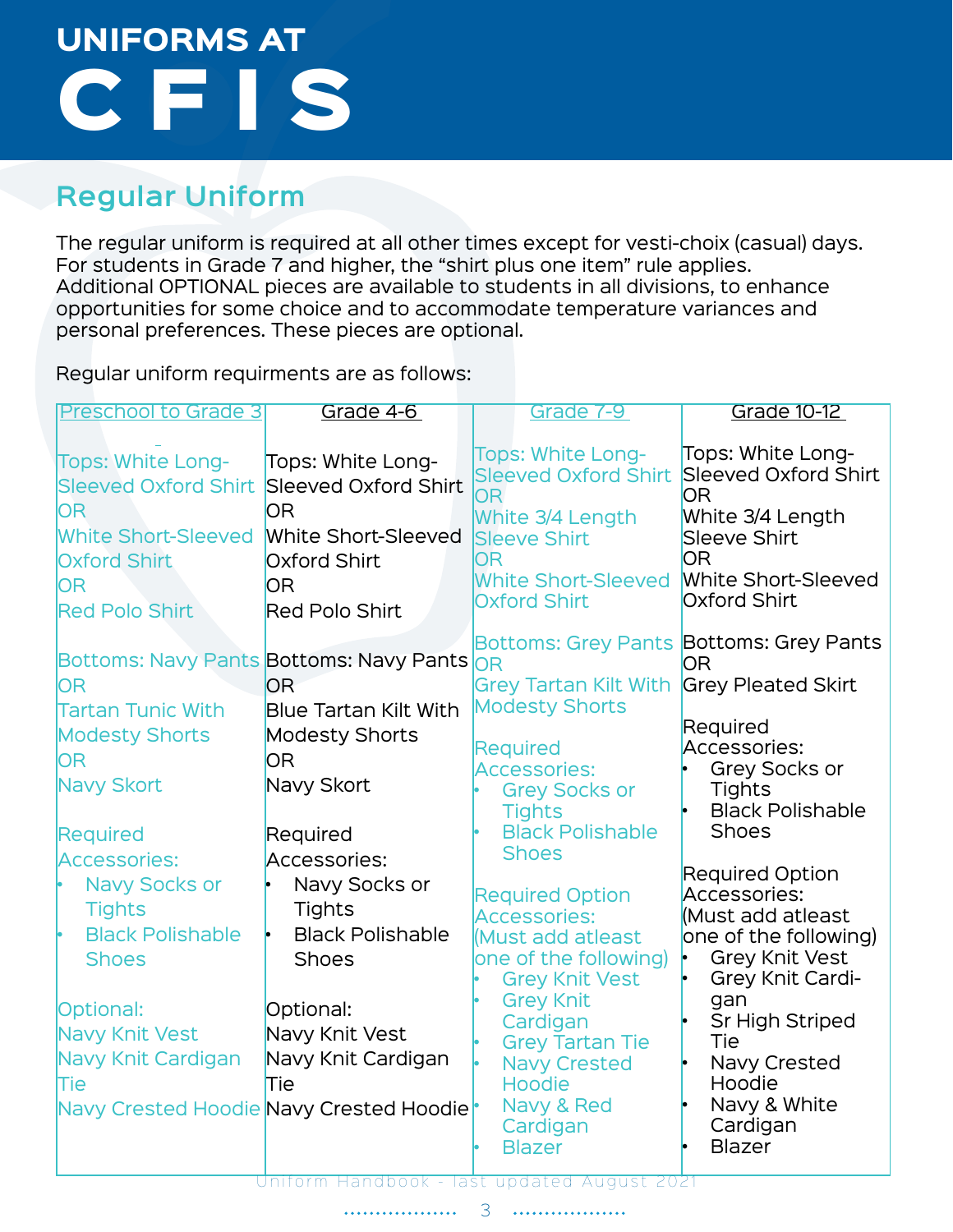### **Summer Uniform**

From the period when school begins in September until Thanksgiving, and from the time students return from Spring Break until the end of the school year, students at all grade levels have the option of wearing a summer uniform on regular uniform days. The summer may not be worn on formal uniform days.

Summer uniform requirments are as follows:

| <b>Preschool to Grade 3</b>                 | Grade 4-6                               | Grade 7-9                                          | <b>Grade 10-12</b>                                      |
|---------------------------------------------|-----------------------------------------|----------------------------------------------------|---------------------------------------------------------|
| Option 1:<br><b>Red Polo Shirt</b>          | Option 1:<br><b>Red Polo Shirt</b>      | <b>Top: Red Polo Shirt</b>                         | Top: Red Polo Shirt                                     |
| <b>Navy Shorts</b><br><b>Navy Socks</b>     | Navy Shorts<br><b>Navy Socks</b>        | IOR.                                               | <b>Bottoms: Grey Shorts Bottoms: Grey Shorts</b><br>OR. |
| <b>Black Polishable</b>                     | <b>Black Polishable</b>                 | Navy Four-Button                                   | Navy Four-Button<br><b>Pleated Skirt</b>                |
| <b>Shoes</b>                                | <b>Shoes</b>                            | <b>Pleated Skirt With</b><br><b>Modesty Shorts</b> | 0R                                                      |
| Option 2:                                   | Option 2:<br><b>Blue Polo</b>           | IOR<br><b>Grey Tartan Kilt</b>                     | <b>Grey Pleated Skirt</b><br>OR.                        |
| <b>Red Gingham</b><br><b>Dress With</b>     | Drop-Waist Dress                        | IOR                                                | <b>Grey Pants</b>                                       |
| <b>Modesty Shorts</b><br><b>White Socks</b> | With Modesty<br><b>Shorts</b>           | <b>Grey Pants</b>                                  | Required                                                |
| <b>Black Polishable</b>                     | <b>White Socks</b>                      | Required                                           | Accessories:                                            |
| <b>Shoes</b>                                | <b>Black Polishable</b><br><b>Shoes</b> | Accessories:<br><b>Grey Socks</b>                  | <b>Grey Socks</b><br><b>Black Polishable</b>            |
|                                             |                                         | <b>Black Polishable</b><br><b>Shoes</b>            | <b>Shoes</b>                                            |

### **Physical Education Uniform**

All students in Grade 4 and higher are required to wear the CFIS Phys. Ed. uniform. For students in grades 4 through 6, this includes a light blue Vikings t-shirt, black yoga shorts or black drawstring shorts, white socks, and running shoes with non-marking soles.

For students in grades 7 through 12, this includes a house-colour t-shirt, black yoga shorts or black drawstring shorts, white socks, and running shoes with non-marking soles.

Students are assigned to one of the four houses and will wear the corresponding house coloured t-shirt.

Thor-Red Shirt Tyr-Blue Shirt Heimdall-Green Shirt Baldur-Purple Shirt